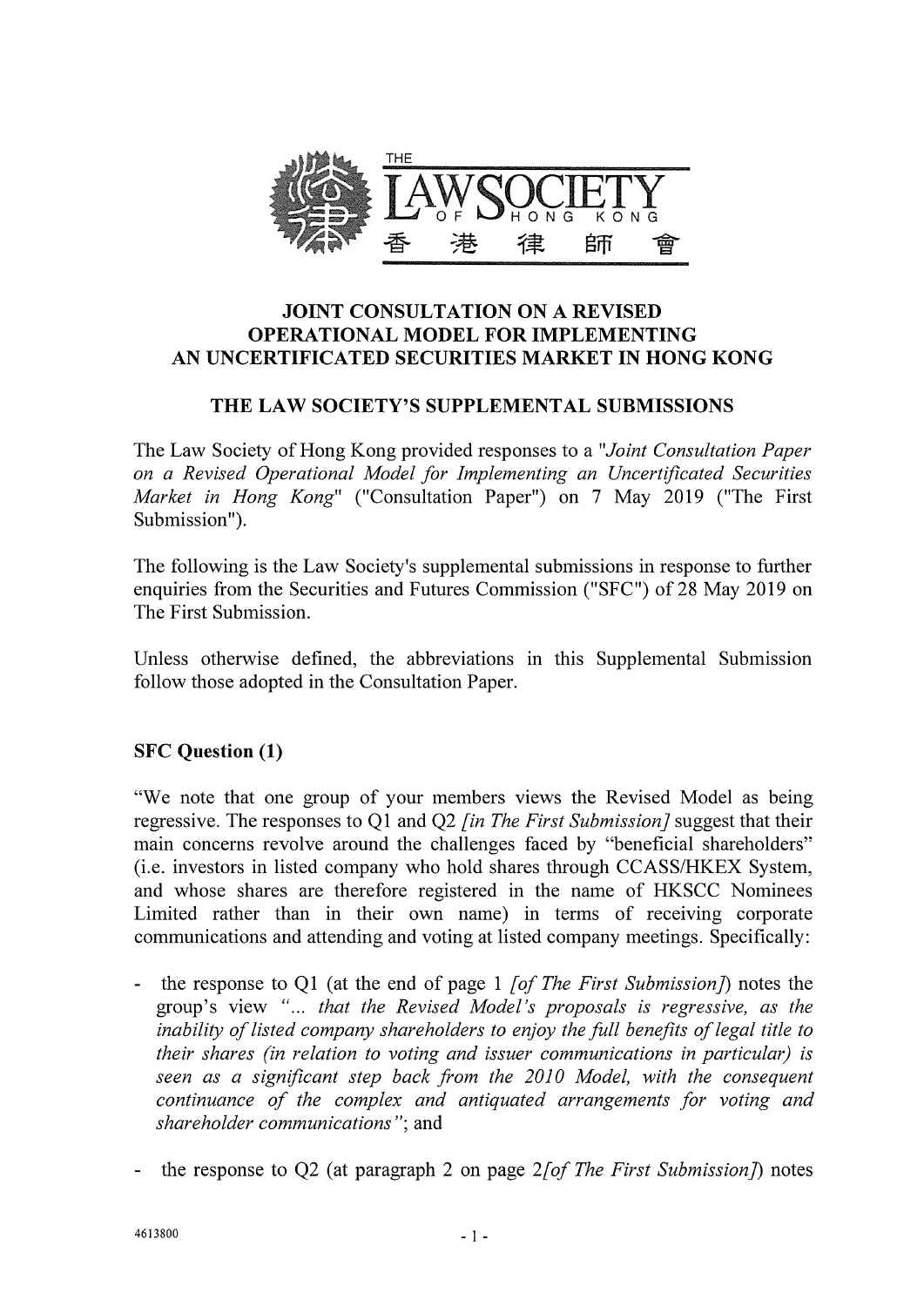that although there will be a more stringent regime in respect of share registrars, this will not suffice to *"resolve the problem of enabling beneficial owners to exercise legal rights over their shares".* 

The SFC would like the Law Society to clarify if its understanding, as set out above, is correct. If yes, the SFC asked the Law Society to clarify whether this group would regard the Revised Model as being acceptable if solutions can be developed to address the aforesaid challenges faced by beneficial shareholders, and if not, why not."

## **Law Society's response:**

The concerns of this group of members whose views the SFC refers to relate to the ability of shareholders holding uncertificated shares to attend and vote in their own names at shareholder meetings and also to exercise other rights such as the right to requisition a shareholders' meeting, petition for a winding up of the listed company and to nominate a person for appointment as director.

Of particular concern are the statements in paragraph 10 of the Consultation Paper:

*"10.... we appreciate that there will be investors who (for various reasons) prefer to hold securities within the clearing and settlement environment, and hence in the name of HKSCC-NOMS. These investors will continue to hold only a beneficial interest in their securities. In the context of shares, this means they will, as today, continue to have to rely on HKSCC-NOMS, and any intermediating entities in between, to pass any benefits on to or exercise any rights for them. We are mindful that the process for this can, in some cases, be inconvenient and inefficient.A prime example is the process for exercising the right to vote and/or attend meetings of a listed company. The current processes for these are largely paper-based and cumbersome, and hence not conducive to participation in the voting process. It would be in the interest of investors, and consistent with the USM objective of removing paper documents and manual processes, to develop an electronic alternative that facilitates and encourages participation in the voting process, but without creating undue costs or burden for either investors or their intermediaries. Any such alternative would benefit investors under the current market infrastructure also, and should therefore be implemented separately from the USM initiative and as soon as possible.* 

*11. The SFC is working with HKEX to explore options in this regard, and will seek further views from the market in due course. In the meantime, we welcome any suggestions market participants may have."* 

As set out in paragraph 9 of the Consultation Paper, one of the key differences between the current proposals and those of the 2010 Model is that the Revised Model will not allow shareholders to hold uncertificated securities in their own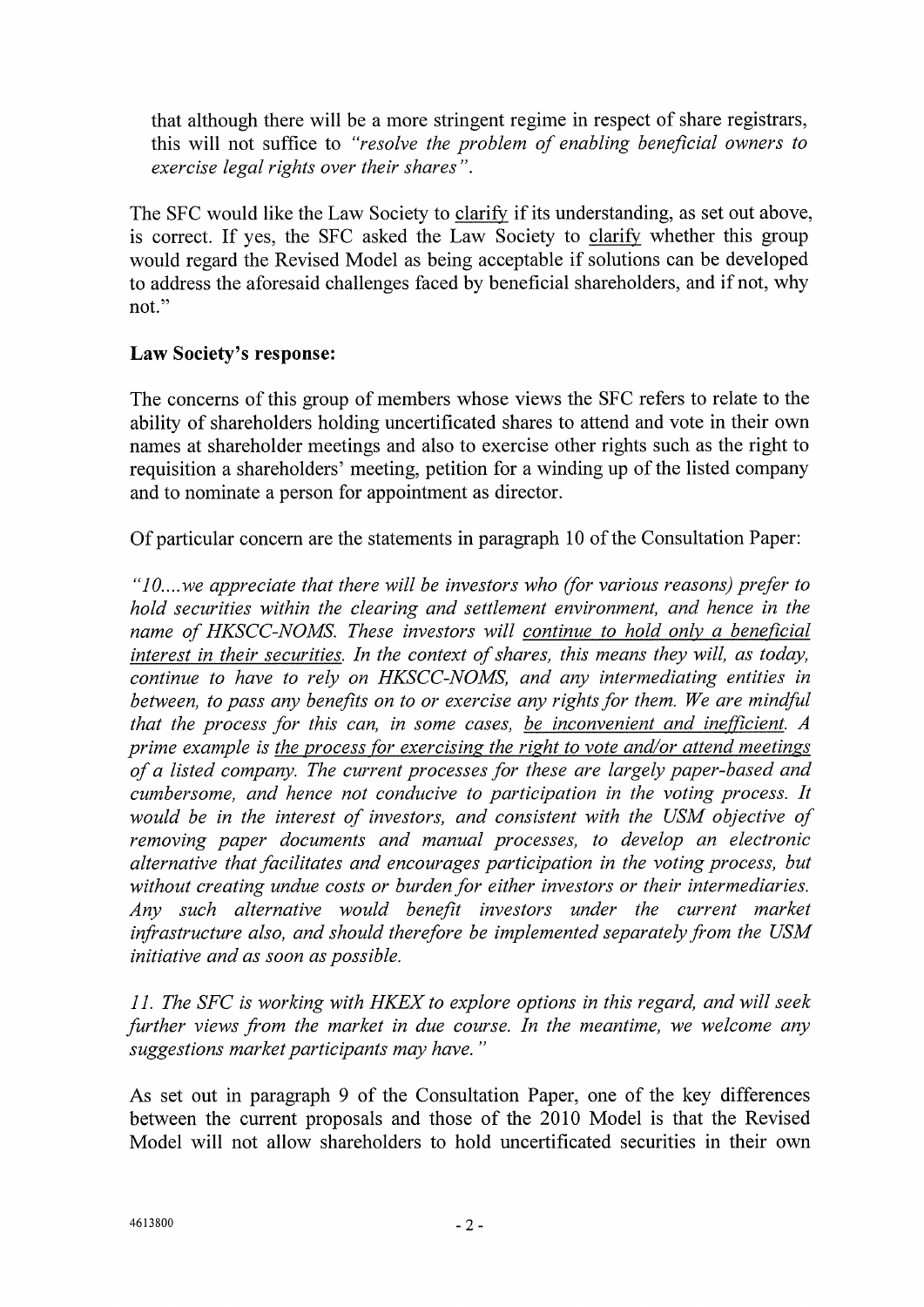names within the Central Clearing and Settlement System (i.e. CCASS). Shareholders wanting to hold shares in their own names in an USI account (in order to be able to vote in their own names) will thus have to transfer their shares electronically into CCASS if they want to sell them on the Exchange.

The statement in paragraph 10 of the Consultation Paper accepts that there will be investors who prefer to hold securities within CCASS despite the fact that the processes for attending and voting at shareholders' meetings are inefficient and inconvenient. The relevant members, whose views are noted in our consultation response, are concerned that for this group of investors, the Revised Model does not represent an improvement on, and can be regarded as regressive in comparison to, the 2010 Model which would have allowed shareholders to hold securities in their own names within CCASS.

A major concern for these members is that CCASS will not accept instructions from shareholders to exercise certain rights, for example the right to requisition a shareholders' meeting, petition for the winding up of a company or to nominate a person for appointment as a director which are all fundamental shareholders' rights. It would seem then that if a shareholder wants, for example, to nominate a person as a director, he or she would have to open a USI account and arrange for the shares to be transferred from HKSCC-NOMs into the shareholder's USI account. The Revised Model requires shares to be transferred between USI accounts and HKSCC-NOMs in order for shareholders to exercise certain shareholders' rights and to sell shares on the HKEX. The members concerned consider this to be an unnecessary complication which would have been avoided under the 2010 Model. Those members feel that whether or not the Revised Model is workable will depend on the efficiency and cost of transfer. It is imperative that fees are kept to a minimum so that they do not disincentivise shareholders from opting to hold shares in their own names in USI accounts, so that those shareholders who opt to hold shares within CCASS are not deterred from transferring them back into their own names in order to exercise their rights as shareholders.

The Consultation Paper does not mention the likely level of fees for making electronic transfers between HKSCC-NOMS and USI accounts. The cost of electronic transfers should be nominal and thus the transfer fees charged must reflect this. This should perhaps be highlighted to the relevant parties (i.e. share registrars and HKSCC-NOMs) to ensure that they are aware that fees must be kept to a minimum.

# **SFC Question (2)**

"The response to Q2 (at paragraph 1 on page 2 *[of The First Submission])*